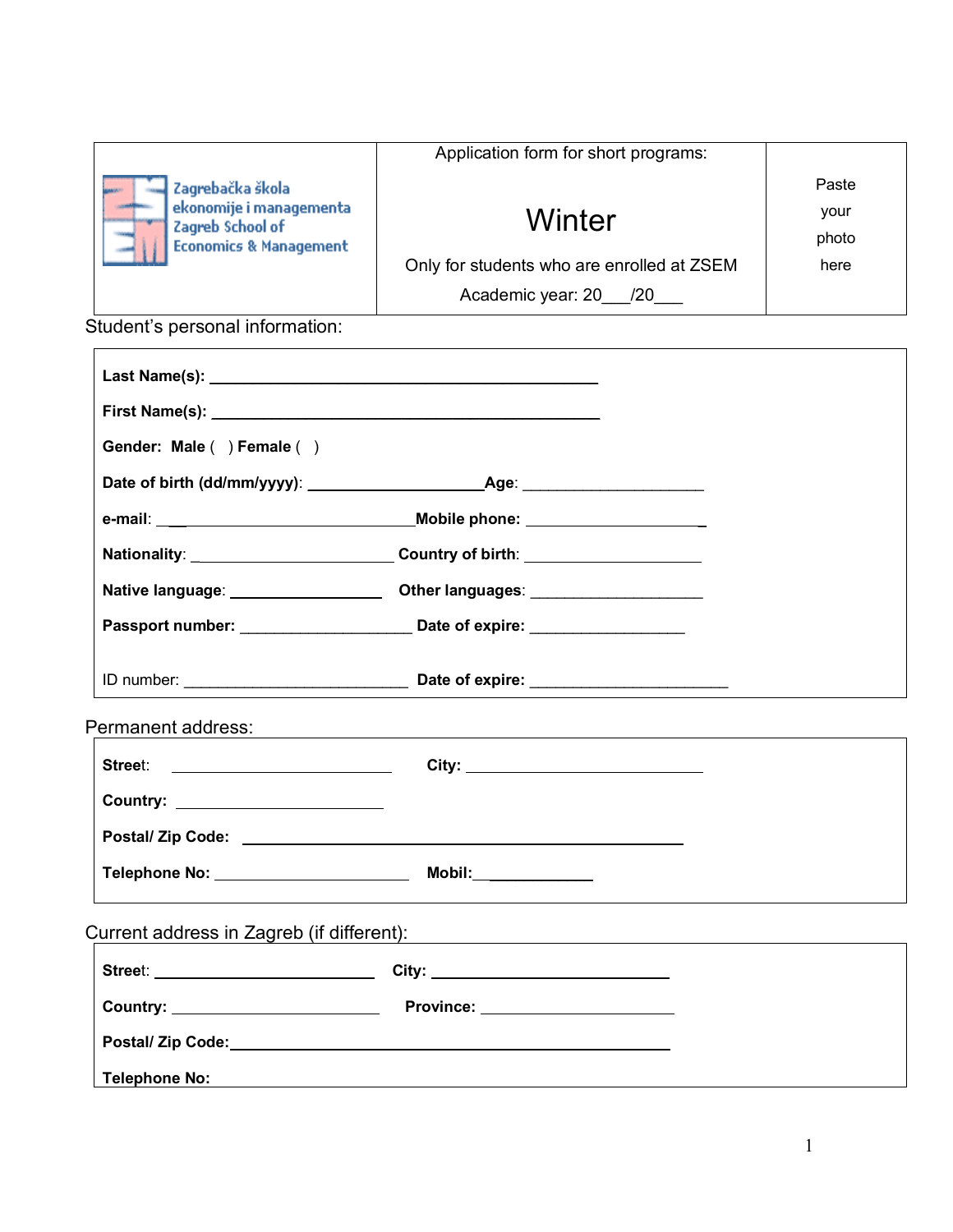Current studies at ZSEM:

| I am studying the:                  |                                     |                                 |                                 |
|-------------------------------------|-------------------------------------|---------------------------------|---------------------------------|
| $\Box$ 1 <sup>st</sup> semester     | $\Box$ 2 <sup>nd</sup> semester     | $\Box$ 3 <sup>rd</sup> semester | $\Box$ 4 <sup>th</sup> semester |
| $\Box$ 5 <sup>th</sup> semester     | $\Box$ 6 <sup>th</sup> semester     | $\Box$ 7 <sup>th</sup> semester | $\Box$ 8 <sup>th</sup> semester |
| $\Box$ MBA 1 <sup>st</sup> semester | $\Box$ MBA 2 <sup>nd</sup> semester |                                 |                                 |

Name of the bachelor or master degree that you are studying at ZSEM:

 $\mathcal{L}_\text{max}$  , and the contribution of the contribution of the contribution of the contribution of the contribution of the contribution of the contribution of the contribution of the contribution of the contribution of t

|                                  | I would like to study a short program at (name of the university): |
|----------------------------------|--------------------------------------------------------------------|
|                                  |                                                                    |
|                                  |                                                                    |
| Duration of the program: from to |                                                                    |

Languages that you speak:

|                    | <b>Basic</b> | Intermediate | <b>Advanced</b> |
|--------------------|--------------|--------------|-----------------|
| $\Box$ English     | □            |              |                 |
| $\Box$ German      | □            |              | $\Box$          |
| $\square$ Spanish  | □            |              | □               |
| $\Box$ Italian     | □            | $\Box$       | □               |
| $\Box$ French      | □            | $\Box$       | □               |
| $\Box$ Russian     | □            | ◻            | □               |
| $\square$ Japanese | □            | □            | □               |
| □ Other (Specify)  | □            |              |                 |

Person to contact in case of accident:

| Name: |  |  |  |
|-------|--|--|--|
|       |  |  |  |

| Relationship: |  |  |
|---------------|--|--|
|---------------|--|--|